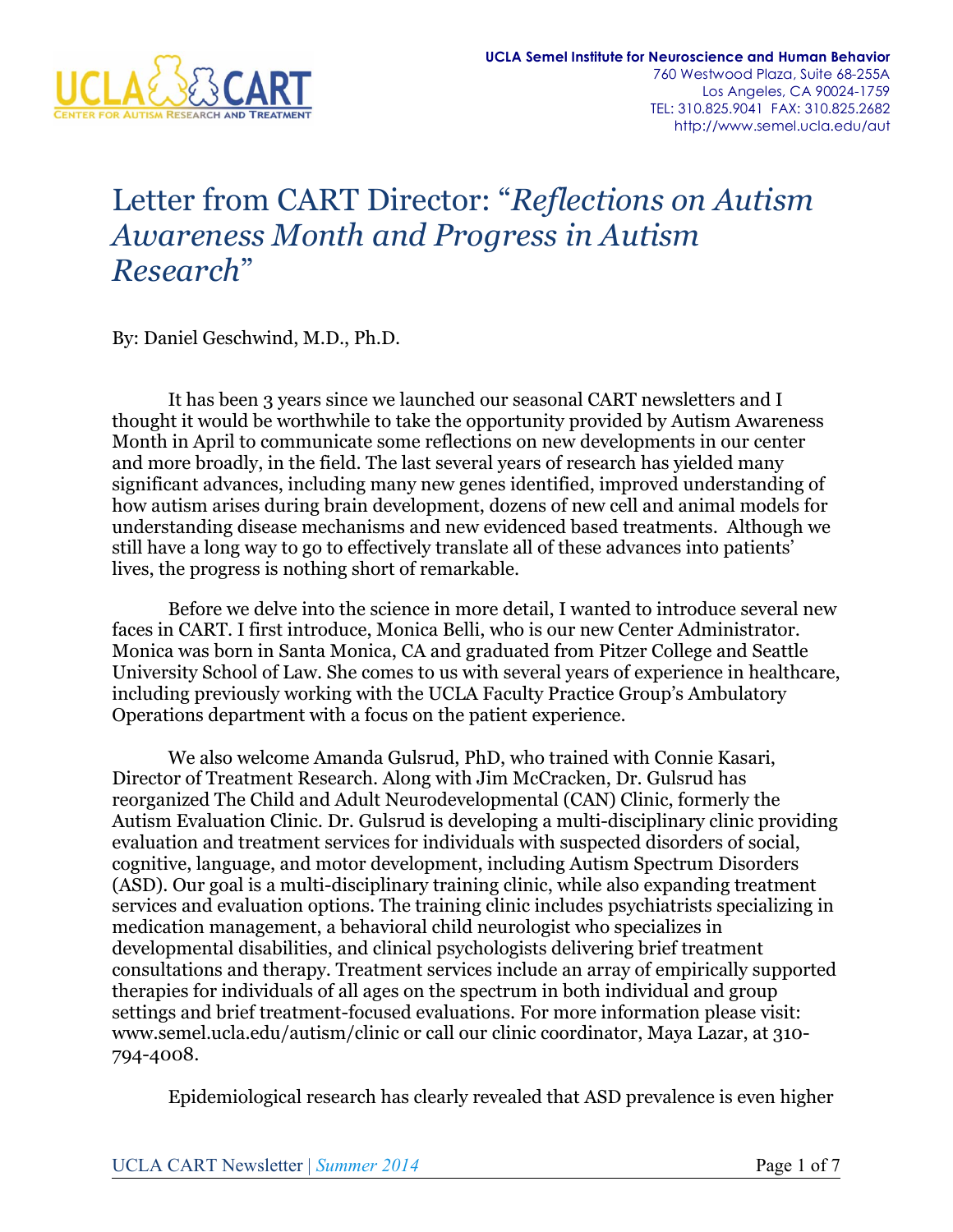

than previously expected. Several studies, including one in Korea, and monitoring by the Center for Disease Control indicates that an autism spectrum disorder (ASD) is observed in between 1/60 and 1/88 children. This number is shocking and provides clear indication that ASD is not rare, as previously thought even up to 5 years ago. All of the reasons for this increase are not known, but large contributors include changes in diagnostic criteria and the ability of clinicians to recognize ASD. Vaccines have been proven in several studies to not play a role. Other environmental factors, as yet to be determined, do need to be considered. The role of some prenatal or perinatal factors that are known to stress pregnancy, such as birth hypoxia (lack of oxygen to the brain), has been established in the past. There is a need for careful studies of the role of maternal environmental factors on ASD related outcomes.

Recognizing the need for rigorous studies of environmental factors during gestation, CART, in collaboration with the Semel Institute and the UCLA Clinical and Translational Science Institute (CTSI) recently funded a pilot project led by Beate Ritz, M.D., Ph.D., her researcher, Jasveer Virk, MPH, Ph.D., and colleagues in the UCLA School of Public Health. Dr. Ritz's research project assessed the association between dietary folic acid supplementation during pregnancy and diagnosis of ASD in offspring in a longitudinal population of women, the Danish National Birth Cohort (DNBC). The study was unable to corroborate previous reports that suggested reduction in risk for ASD in offspring among women using folic acid supplements preconceptually and early in pregnancy.

This Pilot project is part of CART's larger efforts to bring new investigators and new areas of scientific inquiry into the field of autism research and capitalizes on the outstanding and extraordinarily diverse research community at UCLA. In collaboration with the UCLA CTSI and the Semel Institute, CART has been able to fund 2 to 3 such new pilot projects per year. Last year's Pilot Grantees also included Hongjing Lu, Ph.D., who conducted a study that looked at the impact of autism on action perception and research by Danny J.J. Wang, Ph.D., whose project was entitled, "Perfusion MRI and functional connectivity in ASD," which involved applying new imaging technologies to investigate organization of the brain in autism. Over the last decade, investment in these Pilot projects has been highly successfully and have resulted in numerous outside grants. In the future, we hope to fund many more Pilots grants, as the UCLA research community has a great deal of talent to bring to autism research.

The last 3 years of genetic research in ASD has also been remarkably productive. Gene sequencing has yielded many dozens of genes and mutations that increase risk for ASD. A series of four major publication used exome sequencing<sup>1</sup> to identify mutations disrupting proteins in patients with ASD in 2012. These studies showed a big effect of paternal age – older fathers contributed more to ASD due to new mutations occurring in sperm. They also predict that mutations in between 500-1000 genes contribute ASD,

 $\overline{a}$ 

 $1$  Sequencing the portion of the human genome that codes for proteins.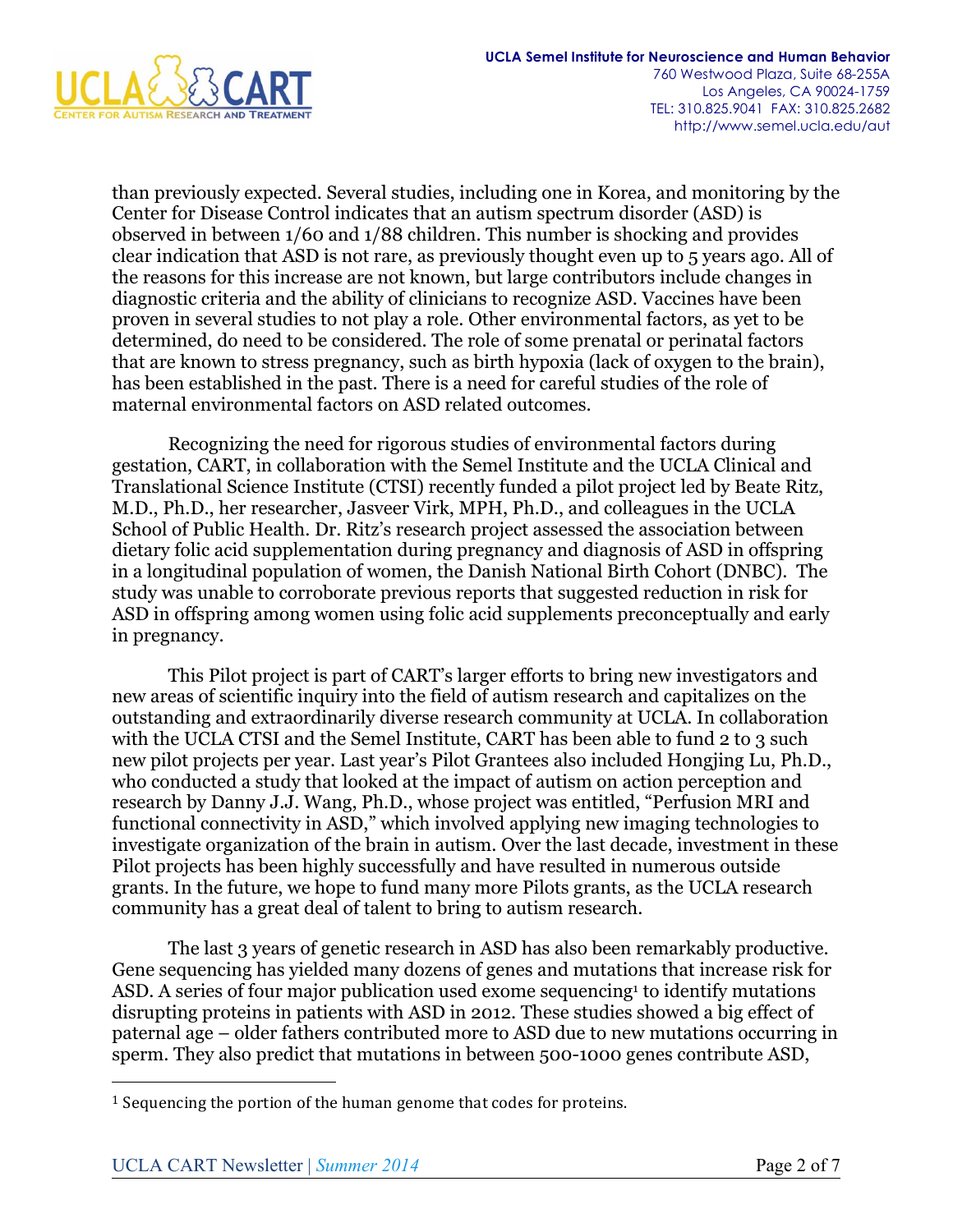

indicating enormous heterogeneity2 UCLA investigators have played major roles in these findings. Recently, a study led by M.D. Ph.D. student Neel Parikshak in Dr. Geschwind's laboratory, published in the journal *Cell*, showed how many mutations involved in ASD converge to affect fetal brain development. These findings provide crucial evidence that autism arises during fetal brain development and points to specific biological processes that we hope to target for treatment in the future. Dr. Geschwind's group also leads a newly funded Autism Center of Excellence focused on finding genes in a population that until now has been under-represented in ASD research, the African American Community.3

From a clinical neurogenetics standpoint, CART investigator and child neurologist Dr. Shafali Jeste has designed the first prospective study of infants with Tuberous Sclerosis Complex (TSC), a genetic disorder that confers a high risk for both ASD and intellectual disability. In collaboration with Dr. Charles Nelson at Boston Children's Hospital, this study has followed infants with TSC from age 3 months to 36 months using both electrophysiological and behavioral measures. Their findings, soon to be published in the journal, *Neurology*, demonstrate cognitive predictors of ASD as early as 12 months of age. This work has led to the integration of these high-risk infants into an early intervention that targets social communication function (Dr. Connie Kasari, PI: JASPER) in order to improve their developmental trajectories.4 Future work will target a variety of these high-risk genetic syndromes to better understand pathways to and predictors of ASD in order to inform more targeted treatments for these children.

UCLA is one of the few centers in the world using EEG to study minimally verbal and very young children with ASD. Through our electrophysiology core, directed by Dr. Jeste, we have been using EEG to investigate brain function to understand patterns of learning and cognition, all of which will help inform treatment strategies and predictors of outcome. A recently published study by her group found that subgroups of preschoolers with ASD show a distinctive EEG profile in visual pattern learning that relates to their social ability and non-verbal cognitive function5. Another study from Dr. Jeste's group found that certain brain oscillations relate to language ability in young children with ASD. These important studies aim to identify early biomarkers that can help with earlier diagnosis and a lead to a better understanding of prognosis.

<sup>&</sup>lt;sup>2</sup> See for example Berg and Geschwind 2012 Genome Biology or Geschwind 2011 Trends in Cognitive Neuroscience, for more detail (www.pubmed.org).

<sup>&</sup>lt;sup>3</sup> NIMH. *A* Total of 11 Centers Now Funded for up to Five Years. N.p., 2 Apr. 2013.

http://www.nimh.nih.gov/news/science-news/2013/new-nih-funding-for-two-autism-centers-ofexcellence.shtml.

<sup>4</sup> Jeste SS et al. Early Cognitive and Developmental Trajectories are Associated with ASD in Infants with Tuberous Sclerosis Complex. *Neurology,* 2014.

<sup>&</sup>lt;sup>5</sup> Jeste SS et al. Electrophysiological evidence of heterogeneity in visual statistical learning in young children with ASD. *Developmental Science*, 2014.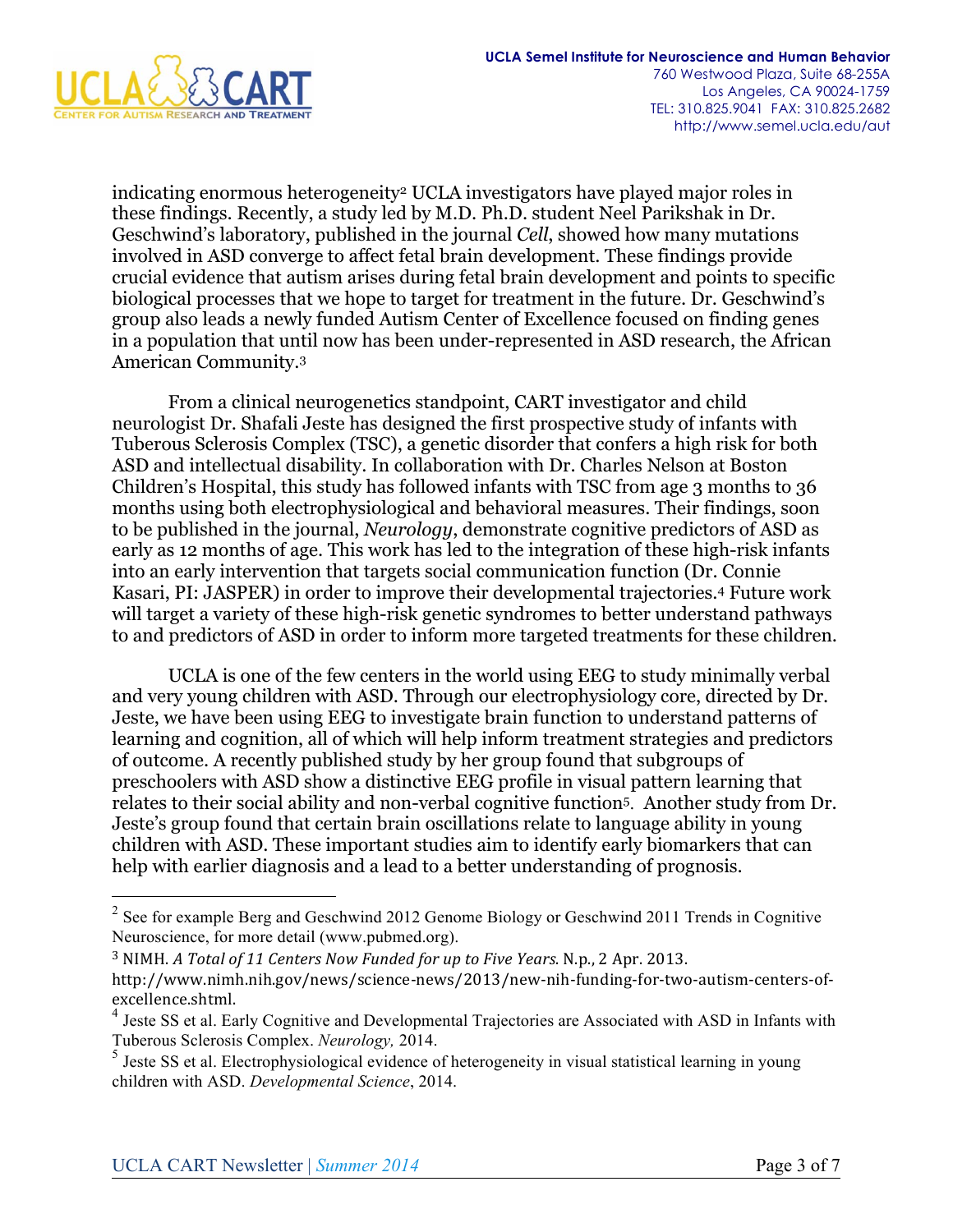

A new 5-year multi-site project studying ASD in girls has been started in collaboration with Kevin Pelphrey, Ph.D. at Yale University led by Susan Bookheimer, Ph.D. and Daniel Geschwind, M.D., Ph.D. at UCLA. Here, investigators at UCLA, Yale University, University of Washington, and Harvard University will study several hundred girls with ASD to understand the appearance of ASD in girls, and understand brain physiology and structure and how it might differ from boys. This is the first study focused on understanding autism in girls in a comprehensive manner. One of the ideas being studied is the idea of female protective factors that could be responsible for the lower incidence of autism in girls.

We refer you to our website for other updates and details about our ongoing studies by CART investigators, how to participate in research, and how to support CART. Over the last five years, we have integrated our clinical, research, and treatment programs so as to provide a true multidisciplinary approach to autism spectrum conditions, ranging from molecular genetic studies, animal models, and brain imaging, to infant-toddler research and treatment in adolescents, and non-verbal children with autism. We invite you to join us and continue to be our partner, as we cannot achieve our goals without you.

### Updates at CART –New Faculty

While the field of Autism Spectrum Disorders (ASD) continues to grow, it still presents numerous challenges to the many families, practitioners, and researchers who deal with this very complex neurodevelopmental disorder. Offering hope, our CART scientists continue to collaborate across disciplines to explore the underlying mechanisms, biological markers, and developmental trajectories of ASD and to develop and test effective interventions.

I am proud to report that we've had exceptional success in several areas, including supporting promising junior faculty and trainees, securing renewed as well as new National Institute of Health (NIH) funding, and making important scientific advances. Some examples are highlighted in this issue. Dr. Amanda Gulsrud, a clinical psychologist working in the Kasari Lab, is featured as a new CART faculty member who focuses on novel interventions for young infants at-risk for developing an ASD.

In the Jeste Lab, Kevin McEvoy, a graduate student pursing an M.D., Ph.D., has been awarded the Dennis Weatherstone Predoctoral Fellowship through Autism Speaks to study electro-encephalography (EEG) as biomarkers to predict language function in ASD children.

UCLA CART's Dr. Charlotte DiStefanno, was recently awarded a 2014 Mexiner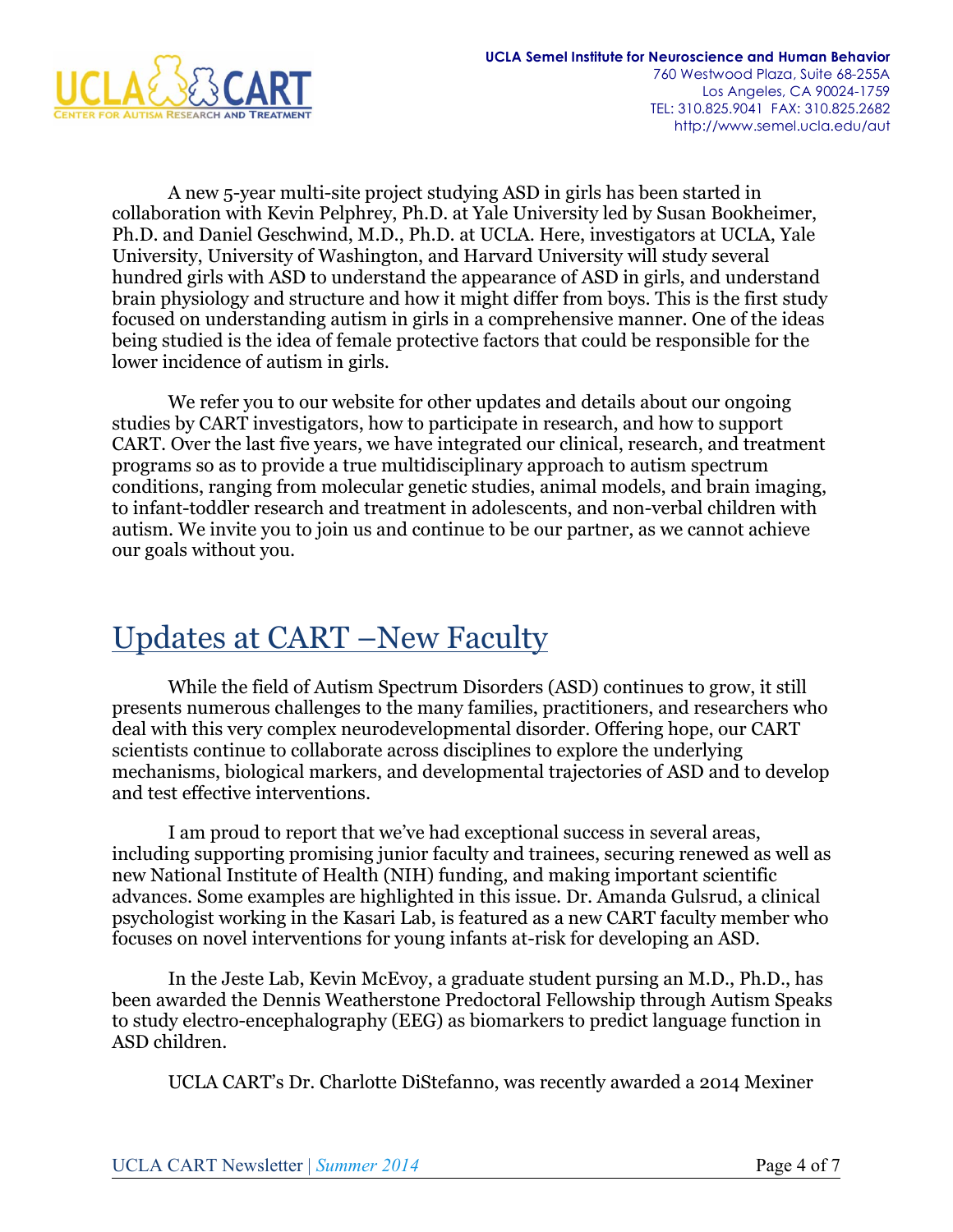

Postdoctoral Fellowship in Translational Research by Autism Speaks. She will use EEG to understand language and literacy abilities in minimally verbal children with ASD. Dr. DiStefano has worked as a postdoctoral scholar with the UCLA Department of Psychiatry since 2013 under the mentorships of Drs. Connie Kasari and Shafali Jeste.

Both Drs. Connie Kasari and Jeffrey Wood have secured additional grant funding for evidence-based intervention studies for school-aged children with ASD. And in the Geschwind Lab, we have received NIH funding for another 5 years for our ACE Network genetics grant, which involves 6 research sites nationwide, collaborating in a systematic, comprehensive investigation of ASD genetics in order to identify rare mutations, chromosomal abnormalities, and common variation contributing to ASD susceptibility in the underserved African- American population.

In Dr. Mirella Dapretto's group, doctoral candidate, Shulamite Green, MA, gave a talk at the 2014 International Meeting for Autism Research (IMFAR) entitled, "Neutral responsivity to tactile and auditory sensory stimuli in youth with and without ASD." In this study Green, along with senior authors, Drs. Mirella Dapretto and Susan Bookheimer examined how children and adolescents with and without ASD responded to sensory stimuli. In one of the first fMRI studies of tactile stimulation with children with ASD, the study confirmed prior findings that SOR is related to hyperactivation of the limbic system and primary sensory cortices.

Here are some updates from the CART Principal Investigators and their teams:

### The CAN Clinic

By: Amanda Gulsrud, Ph.D.

The Child and Adult Neurodevelopmental (CAN) Clinic, formerly the Autism Evaluation Clinic, is a new multi-disciplinary Clinic providing evaluation and treatment services for individuals with suspected disorders of social, cognitive, language, and motor development, including Autism Spectrum Disorders (ASD).

This year the clinic announced several additions including a new clinical director, CART faculty member, Dr. Amanda Gulsrud and a multi-disciplinary training clinic held on Thursday afternoons. The training clinic includes psychiatrists specializing in diagnosing and treating challenging behaviors in children and adults, a behavioral child neurologist who specializes in developmental disabilities, a pediatrician-internist who addresses the general health care needs of our patients of all ages, early childhood specialists for children <24 months of age, a speech and language pathologist, and clinical psychologists delivering brief treatment consultations and targeted therapy.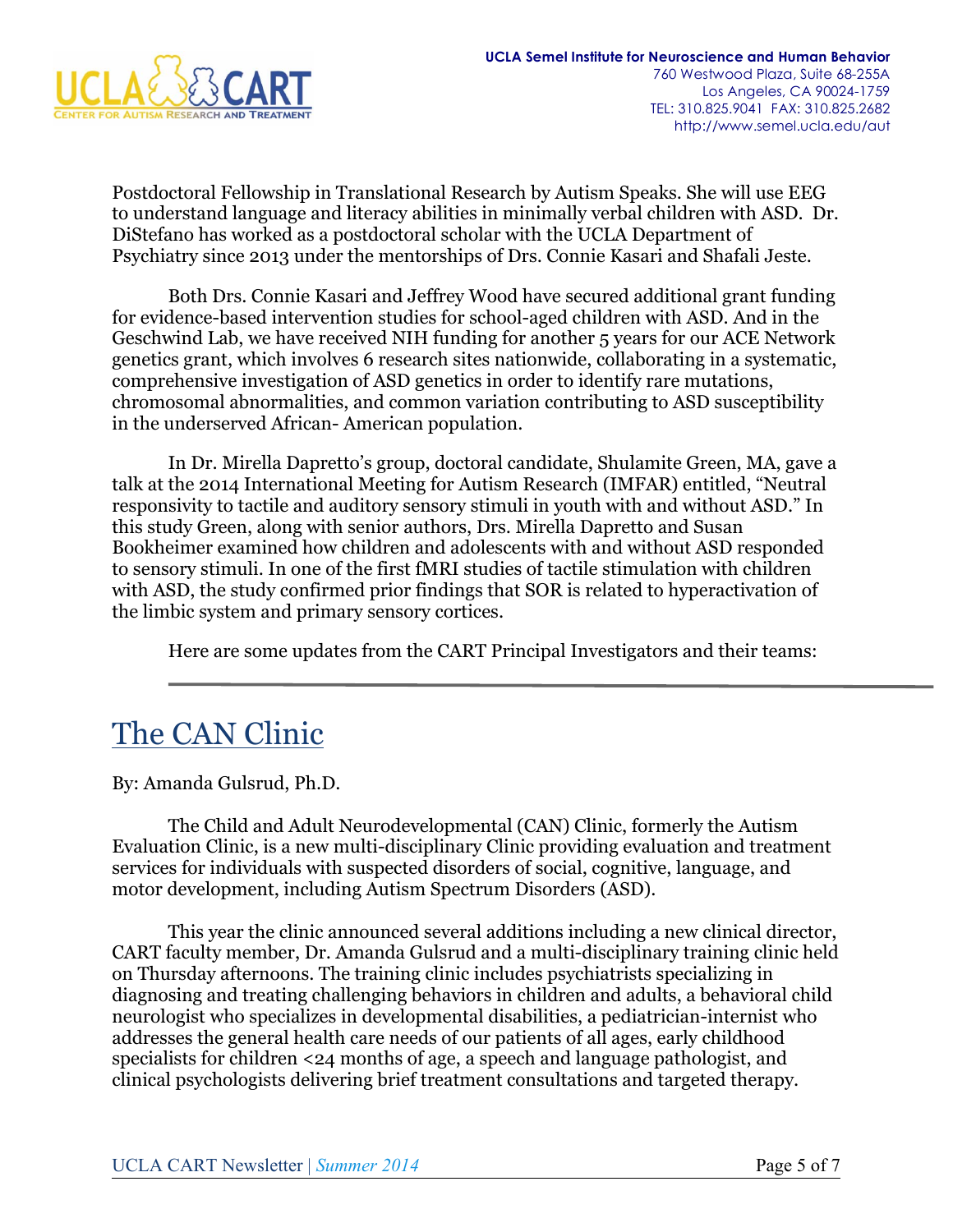

Please visit our website to learn more about each member of our team at www.semel.ucla.edu/autism/clinic-team.

# The Hutman Lab

By: Ted Hutman, Ph.D.

UCLA studies of infants at high risk for ASD seek to identify early warning signs of ASD and to lower the age at which treatment of early symptoms can commence. High-risk infants have an older sibling with ASD. Ted Hutman, PhD, and his colleagues have reported on visual attention, social responsiveness, joint attention, and functional play as behavioral indicators of autism during infancy. Recent work from Hutman's lab indicates that parent-reported temperament profiles from 6 to 36 months distinguish high-risk infants who will be diagnosed with ASD at age 3 from high-risk infants who show no signs of atypical development. Differences in parent-reported temperament were evident when infants were 6 months of age, well before overt behavioral signs of ASD have been documented. Current work in Hutman's lab suggests distinct language learning pathways in the second year of life among children later diagnosed with ASD. Finally, infants subsequently diagnosed with ASD demonstrate distinctive adaptive skill trajectories when compared to high-risk infants with non-autistic developmental delays. These differences were evident even when variability in infants' cognitive and language skills were taken into account.

## PEERS Update

By Elizabeth Laugeson, Psy.D.

Bridging off the groundbreaking work underway at CART in developing and disseminating evidence-based treatments for individuals with ASD, CART scientist Dr. Elizabeth Laugeson recently published *The PEERS Curriculum for School-Based Professionals*, an empirically supported social skills program for teens with ASD, and *The Science of Making Friends*, a parent guide for helping teens and young adults with social challenges. Both books are based on the PEERS program, developed at UCLA, and considered one of the only evidence-based treatments for teaching social skills to those with ASD. This program has been translated into at least 6 languages and is offered in over a dozen countries.

With generous funding support from the Organization for Autism Research, the PEERS lab is currently testing the effectiveness of using a "virtual coach" in supporting the teaching of social skills to teens with ASD using a mobile application called